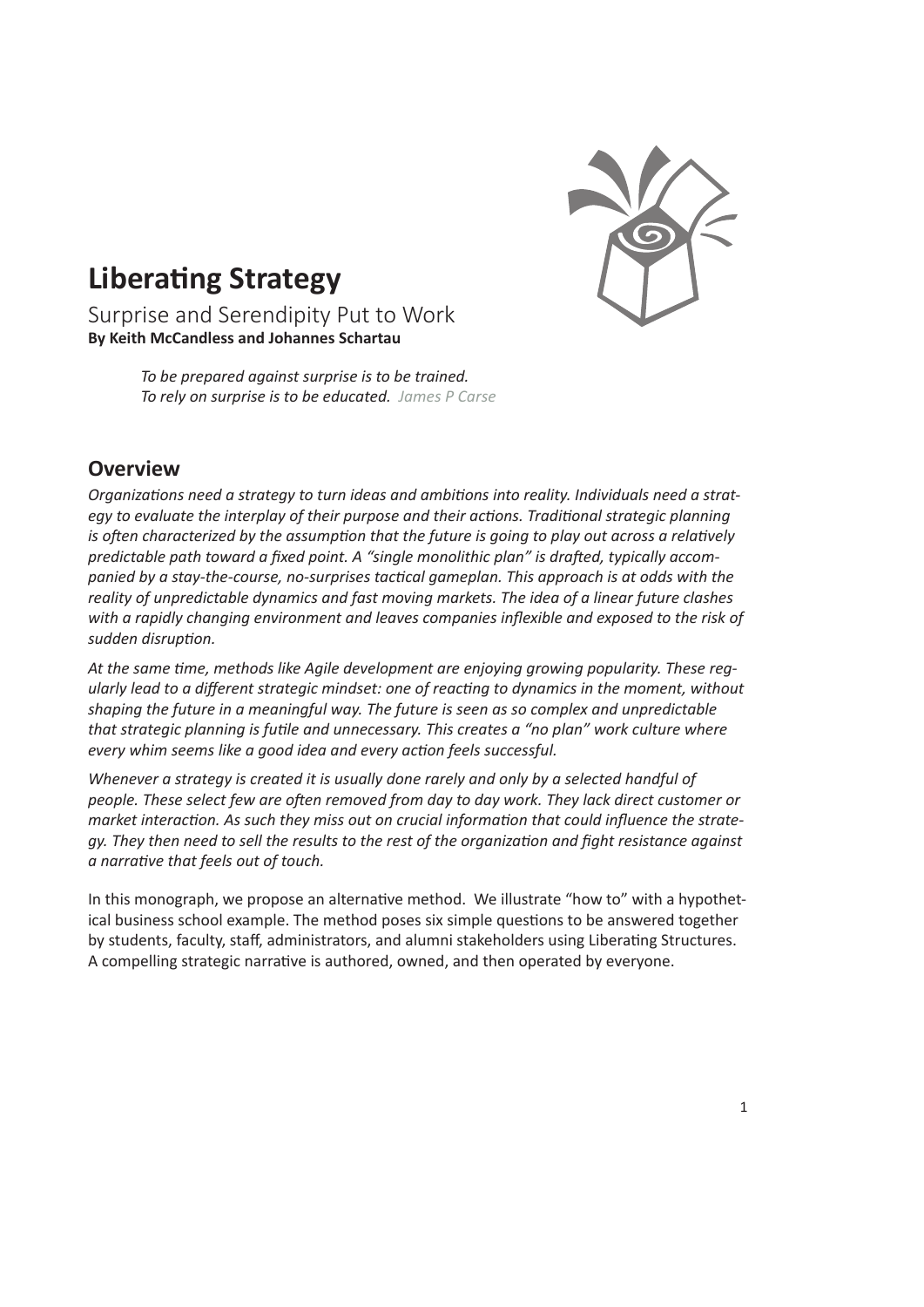## **Together, Shaping a Compelling Story About a Business School**

With this liberating method, school stakeholders specify their collective purpose, future operating context, complex challenges, baseline realities, shared ambitions, and a portfolio of investments as separate topics and as an interrelated whole. Each student, faculty member, or alumni has a story to tell in their own voice: "The **purpose** of our school is to develop leaders so skillful that organizations create entirely new positions for them.

Over the next ten years, we will operate in a critically uncertain **context** in regard to affordability and competition… and we make plans to succeed in whatever future unfolds. Unflinchingly, we face **paradoxical challenges** that include training students to succeed in today's jobs while preparing them to shape a better future. We regularly revisit our **baseline** commitments to each other to coordinate across diverse functional and disciplinary boundaries. We tap our deepest **ambitions** and generate actionable plans by repeatedly exploring "what is possible now for our school and students?" And finally, we take **action** and **evaluate** our portfolio of strategic investments to advance our purpose in fast iterative cycles."

This method includes and unleashes more people than ever before. This method is so firmly grounded in the present moment that we can act our way into a brighter future. This method continuously reacts, probes, invents, evaluates, and shapes at the same time. This method relies on surprise and plans for serendipity, not relying on the past as proxy for the future. This method can be applied immediately to liberate your strategic planning.

You may be starting to wonder if we, the authors, are hopeful dreamers. Yes, and we have our feet on the ground. The ideas and ideals we outline are nearly worthless if they can't be put into practice. You will need methods to be able to do this, however. And there is a simple way to get started.

# **Background: Strategic Planning** *Liberated*

Liberating Strategy begins and ends with Liberating Structures (LS). They are simple rules that make it possible to include and engage every voice in shaping the future and strategy. The LS repertoire consists of 33 practical methods versatile enough for anyone to use for a wide array of activities and challenges. None require expert training.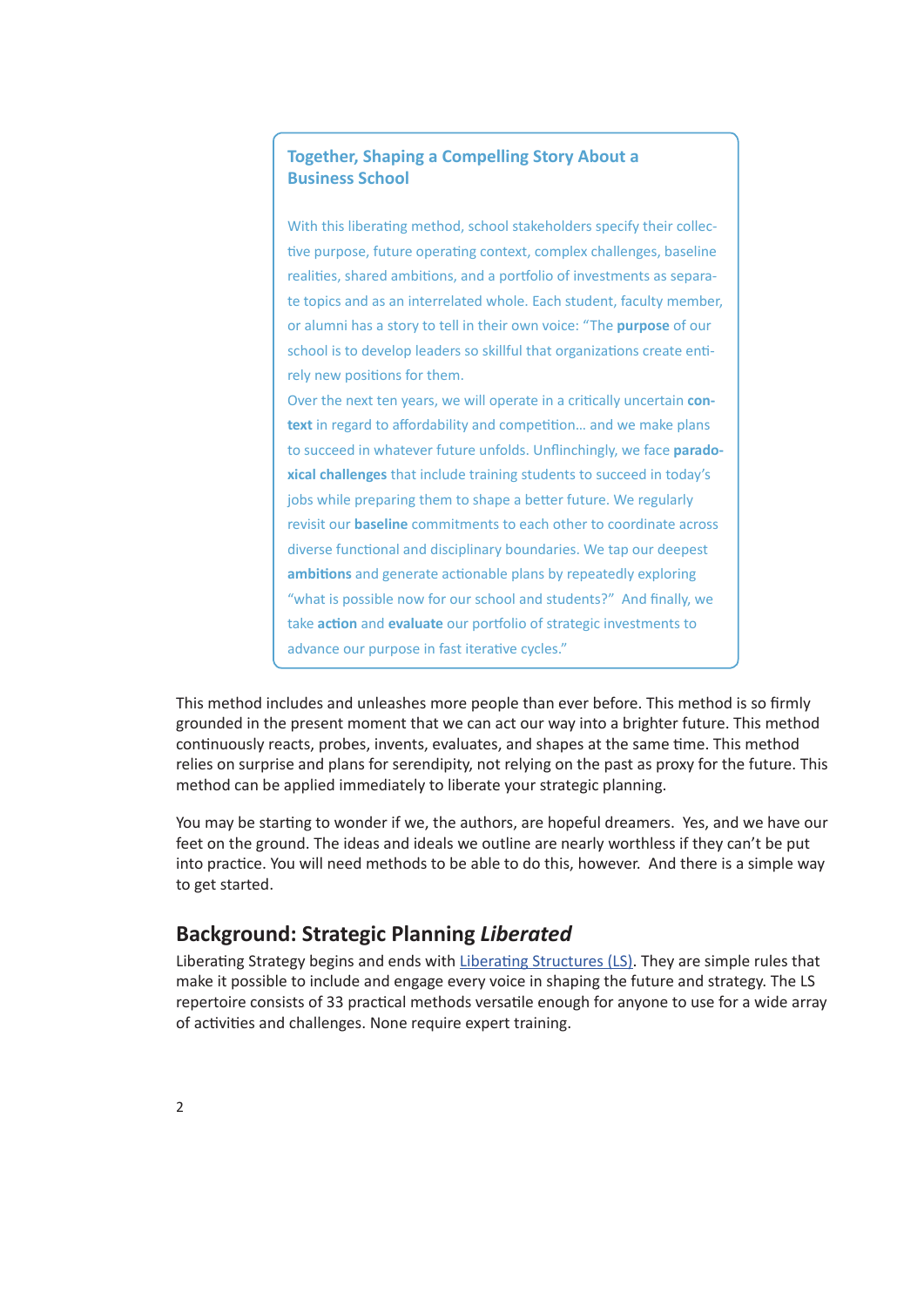These methods spark lively engagement by minimally structuring the way we interact while liberating content or subject matter. Very simple constraints unleash creative adaptability, generating possibilities where none seemed to exist before.

Liberating Structures (LS) can be used to not only create a different kind of strategy but also to transform the whole process of strategy-making. The approaches described below will help you:

- 1. keep the complexity of challenges you face intact (not flattening or over-simplifying)
- 2. balance predictability and unpredictability of possible futures (not putting all your eggs in one basket or losing yourself in a multitude of possibilities)
- 3. widen the circle of participation in strategic planning (not relying solely on a small circle of experts or leaders)

The Liberated approach to strategy is a way for each person and each organization to have influence and agency without attempting to predict the future with precision. It is neither over-controlled nor under-controlled. We continuously shape it without controlling it. It is a middle path between the single monolithic and the no plan extremes of strategy making.



To make strategy more responsive to emergent challenges and nascent opportunities, the Liberated approach invites each person to explore the interplay of action and purpose continuously (not relegated to the annual strategy retreat). Individually and collectively, participants pay close attention to how choices open and close possibilities to make progress toward a worthy purpose. Freedom and responsibility for strategy is part of every role in an organization. Participants act-and-sense their way forward as strategy is mutually shaped in the moment. Because the acting-and-sensing approach is distributed and linked to a shared purpose, strategy-making can be infused into everyday activities.

Key differences between the single monolithic, no plan, and Liberated approaches to strategy-making are outlined below.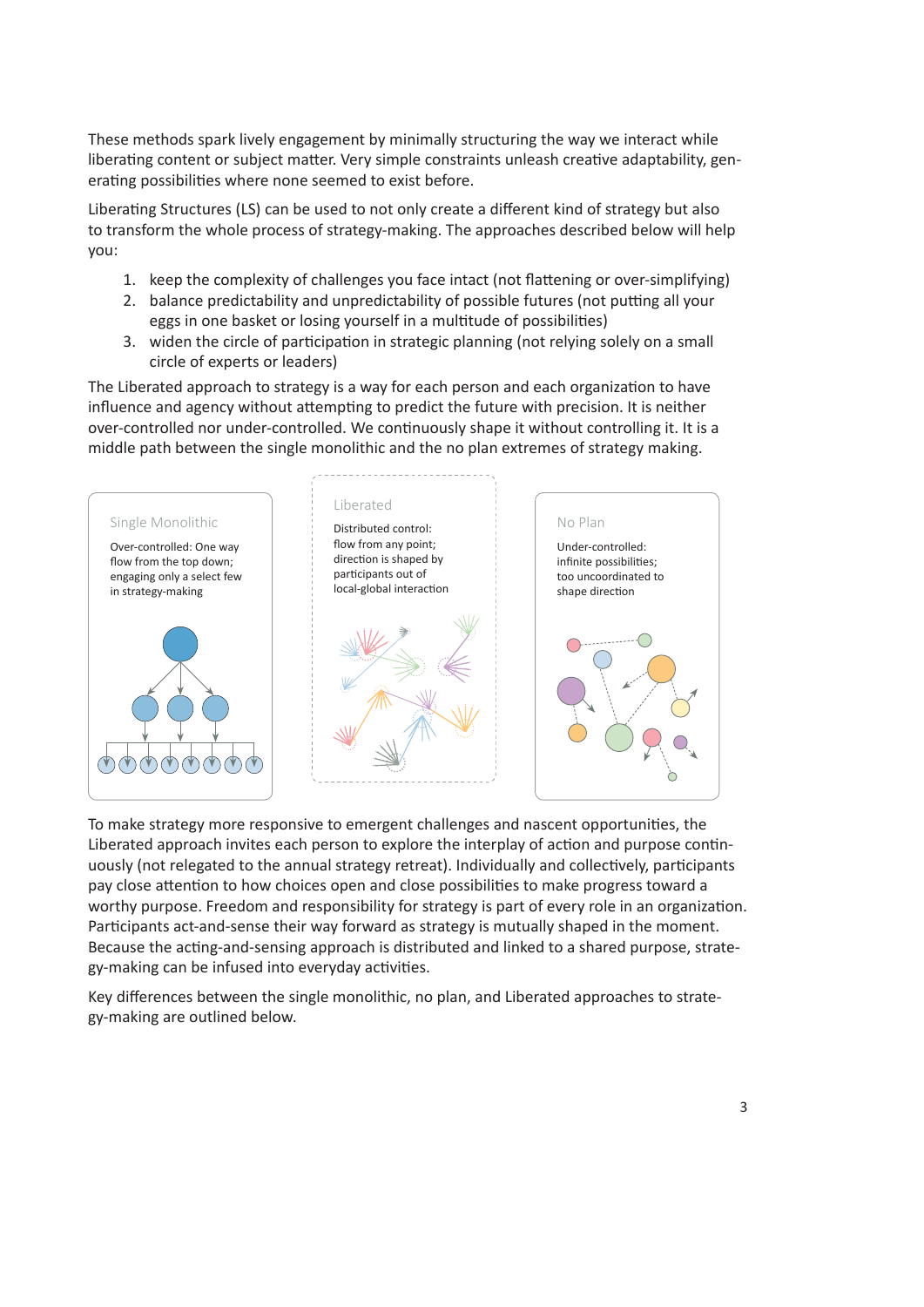|                     | <b>Single Monolithic</b>                                           | <b>No Plan</b>                                                | <b>Liberated</b>                                                                             |
|---------------------|--------------------------------------------------------------------|---------------------------------------------------------------|----------------------------------------------------------------------------------------------|
| <b>Core Concept</b> | Predict and control;<br>stay the course                            | Follow trends and<br>react with agility<br>and velocity       | Designed serendipity;<br>rigorous attention to what<br>is possible now to advance<br>purpose |
| <b>Prediction</b>   | Multi year forecast                                                | Limited or short-term<br>forecasting                          | Long-term focus on plau-<br>sible futures with short<br>term sensing-probing                 |
| <b>Influence</b>    | Small circle formu-<br>lates the strategy                          | Product teams attend<br>to new products and<br>new features   | Distribute strategy-making<br>to everybody across scales                                     |
| <b>Goals</b>        | Company wide visi-<br>on and goals                                 | Product oriented<br>goals                                     | Continuously refresh goals<br>as you act, learn, and fail<br>forward                         |
| Implementation      | Top-down rollout +<br>buy in strategies +<br>alignment initiatives | Implementation and<br>tactics distributed to<br>product teams | Distribute rapid-cycle imp-<br>lementing and evaluating<br>across scales                     |
| Coordination        | Tight coordination<br>cascading down                               | Loose coordination<br>across units                            | Both tightly integrated and<br>loosely coordinated via<br><b>Min Specs</b>                   |
| <b>Inclusivity</b>  | Frontline and middle<br>have limited<br>influence                  | Frontline and middle<br>have influence on<br>product features | Everybody is making sense<br>of what is happening and<br>shaping next steps                  |
| <b>Surprises</b>    | Failure to plan com-<br>prehensively                               | <b>Expected disruption</b>                                    | Serendipitous opportuni-<br>ties                                                             |

Exploring a Liberated approach to strategy that accepts serendipity and surprise seems simultaneously heretical and naïve. Methods that help us gain from surprise and rely on serendipity are not well developed or taken seriously. Even more heretical, we suggest that long-term forecasts, ambitious goals linked to the forecast, and step by step implementation schemes can be counterproductive. They narrow and cloud a more dynamic range of productive options that arise unexpectedly. As comedian Lily Tomlin suggests, reality is only a consensual hunch.

# **Generating Strategy for Everybody to Own and Operate**

A productive starting point for liberating strategy is anchored in six core questions. This set of questions is an approach called Strategy Knotworking. It introduces a dynamic, iterative, and adaptive way of planning with groups of any size. The questions are explored in order 1-2-3-4- 5-6 but the answers order themselves as the relationships among the answers take shape.

- 1. Purpose: What is the fundamental justification and deepest need for our work?
- 2. Context: What is happening around us that demands creative change?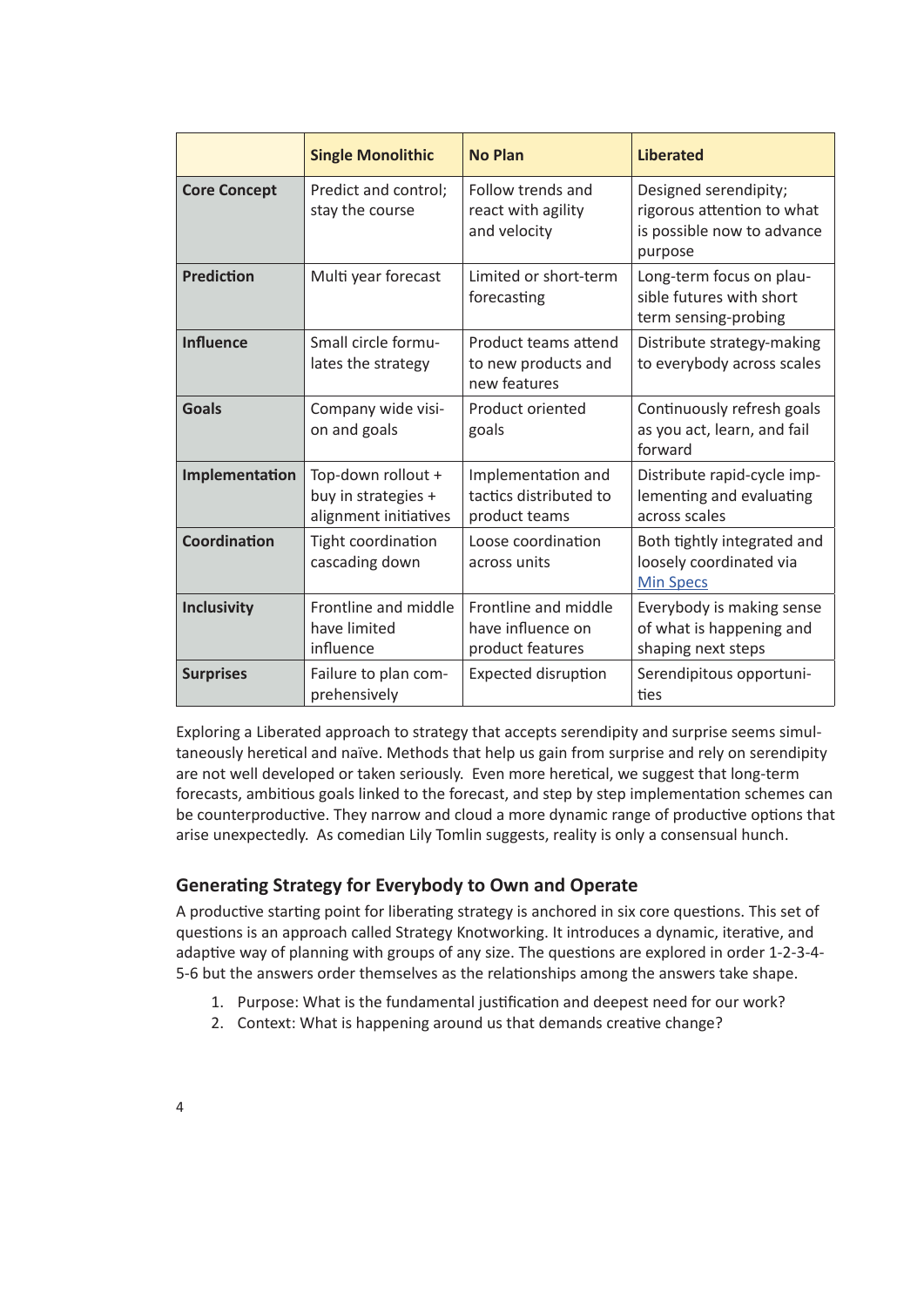- 3. Challenge: What are the paradoxes we must face in order to make progress?
- 4. Baseline: Where are we starting, honestly?
- 5. Ambition: Given our purpose, what seems possible now?
- 6. Action and Evaluation: How are we acting our way toward the future, evaluating what is possible as we go?



*Six Strategy Knotworking questions arrayed graphically with LS methods useful for answering each question in parentheses. A visual approach reinforces the sequence of answers that reveal a story unfolding.*

Together, these six questions help to compose a strategic narrative that is owned and operated by everyone. The process of answering them is nonlinear and the answers get constantly refreshed as new data are gathered, synthesized, and integrated into practice over months or years. Further, each question sparks more detailed questions that illuminate more layers and additional options. For example, in **Action and Evaluation** How are we acting our way toward the future, evaluating what is possible as we go? sparks: How are we cultivating more adjacent possibilities?; and, What do we need to stop doing that is no longer delivering value?

The whole set of interrelated answers becomes a compelling story of where we have been and how we are moving forward – much more than the individual elements reveal. Additionally, a variety of Liberating Structures are employed to make it possible to include more voices well beyond the small circle of usual suspects in generating answers. Shaping answers together builds ownership, trust, and momentum for action.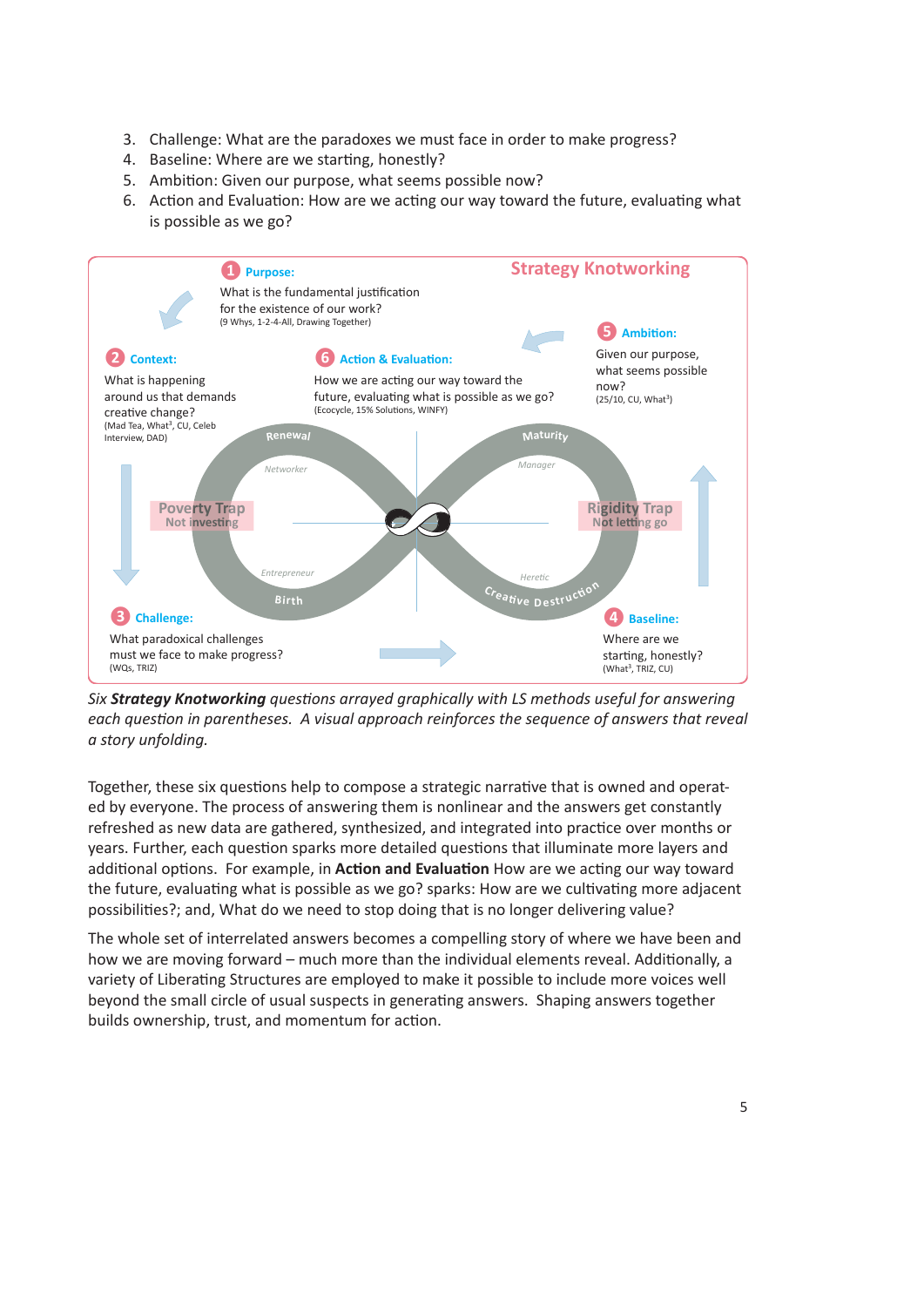#### **Liberating Structures Matched To Six Core Questions**

Illustrated below are examples of specific Liberating Structures that we use frequently to answer the six Strategy Knotworking questions. These LS or others as simple as 1-2-4-All can be used to explore the questions with depth and breadth.



Step by step, progress on each element builds on and informs the next piece of the complex puzzle. With the use of the Strategy Knotworking questions as a map of the territory under exploration, an exciting strategic narrative begins to take shape. Strategy-making is never static. Everyone is connected, making unique contributions to shared challenges, and relying on one another to generate ideas. LS distributes control in a way that helps people transcend functional roles and positions. The gulf between the deciders and the doers narrows. Most importantly, trust and relationships among the participants deepen and expand as the work progresses.

The need for elaborate buy-in schemes and incentives after the fact fades away because participants jointly own and operate the results. The small circle of strategists gets much wider. With people working in synchrony, momentum arises from all voices authoring their future. The results are non-linear, more than the sum of the parts. And yet, the work proceeds step-by-step.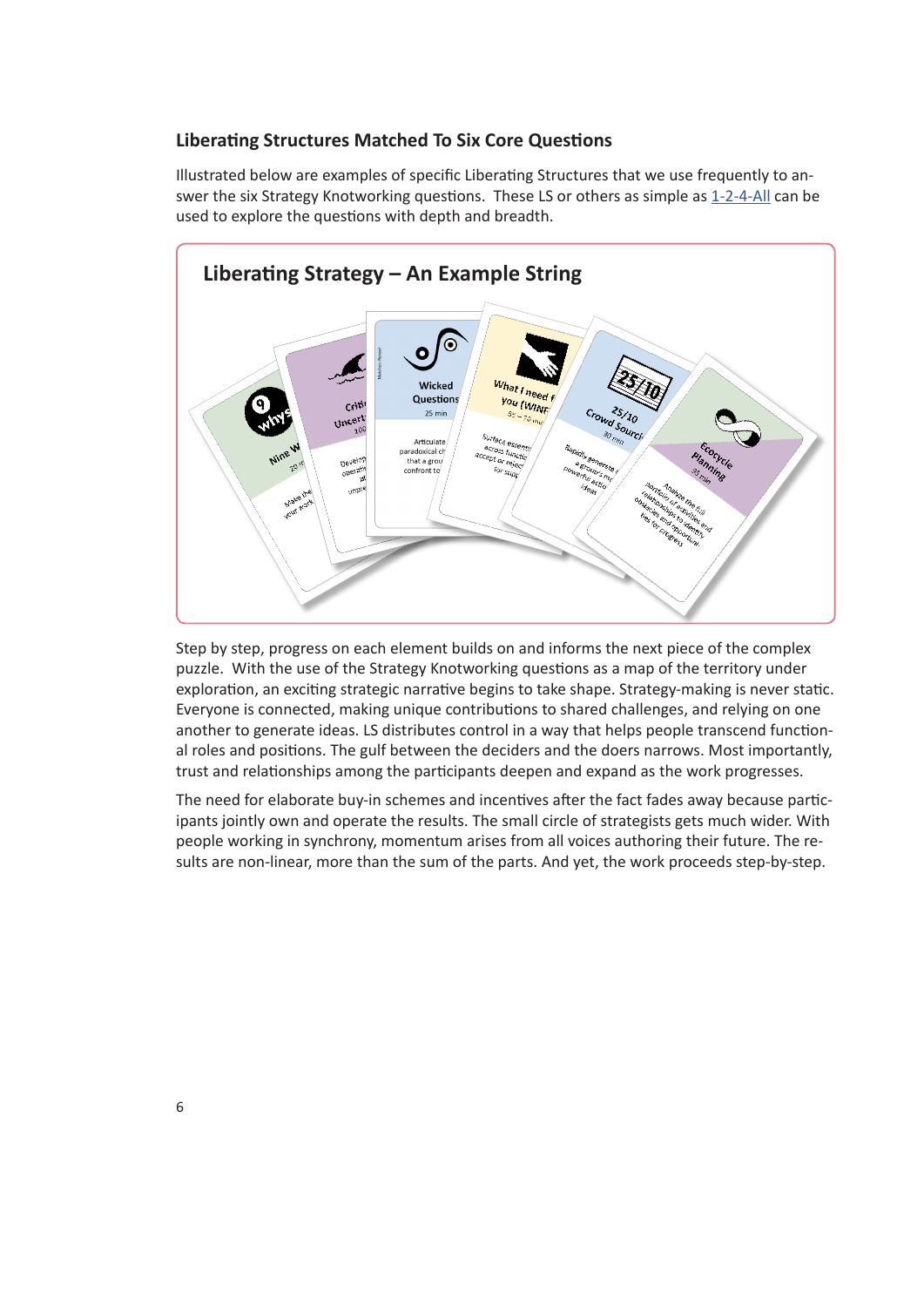## **Step 1. Purpose**

# *9 Whys to clarify the fundamental justification and deepest need for your work*



9 Whys clarifies the deepest need for your work before you start developing a plan. A powerful purpose may be worthy-yet-elusive, giving meaning to every step of your journey and yet never fully realized. It provides a touchstone for individuals, justifies your work to the larger community, and helps each individual evaluate the interplay of intention-and-action in their day to day work. Plus, clarity and boldness will attract others and lend depth to your actions. Internal and external stakeholder interviews – using 9 Whys – inform and deepen purpose clarity.

To do this, participants are asked to form pairs and each generate a list of current activities related to the organization's strategy. One in each pair then starts an interview asking the other one why it is important to them and their community to engage in these activities. By waiting for the answer and asking the same question again and again the interviewer gently leads the interviewee to discover the hidden or deeper purpose behind these activities. Other questions like "If last night, while you slept, your dream came true, what would be different?", "Why would people spend their money with you?", or "Why would leaders want you to operate your business or your school in their region?" can be asked as well. Ideally, the group comes up with a purpose statement in the form of "We exist to stop or end..." or "We exist to start...". Below, "stopping" and "starting" examples are generated by diverse business school stakeholders using 9 Whys.

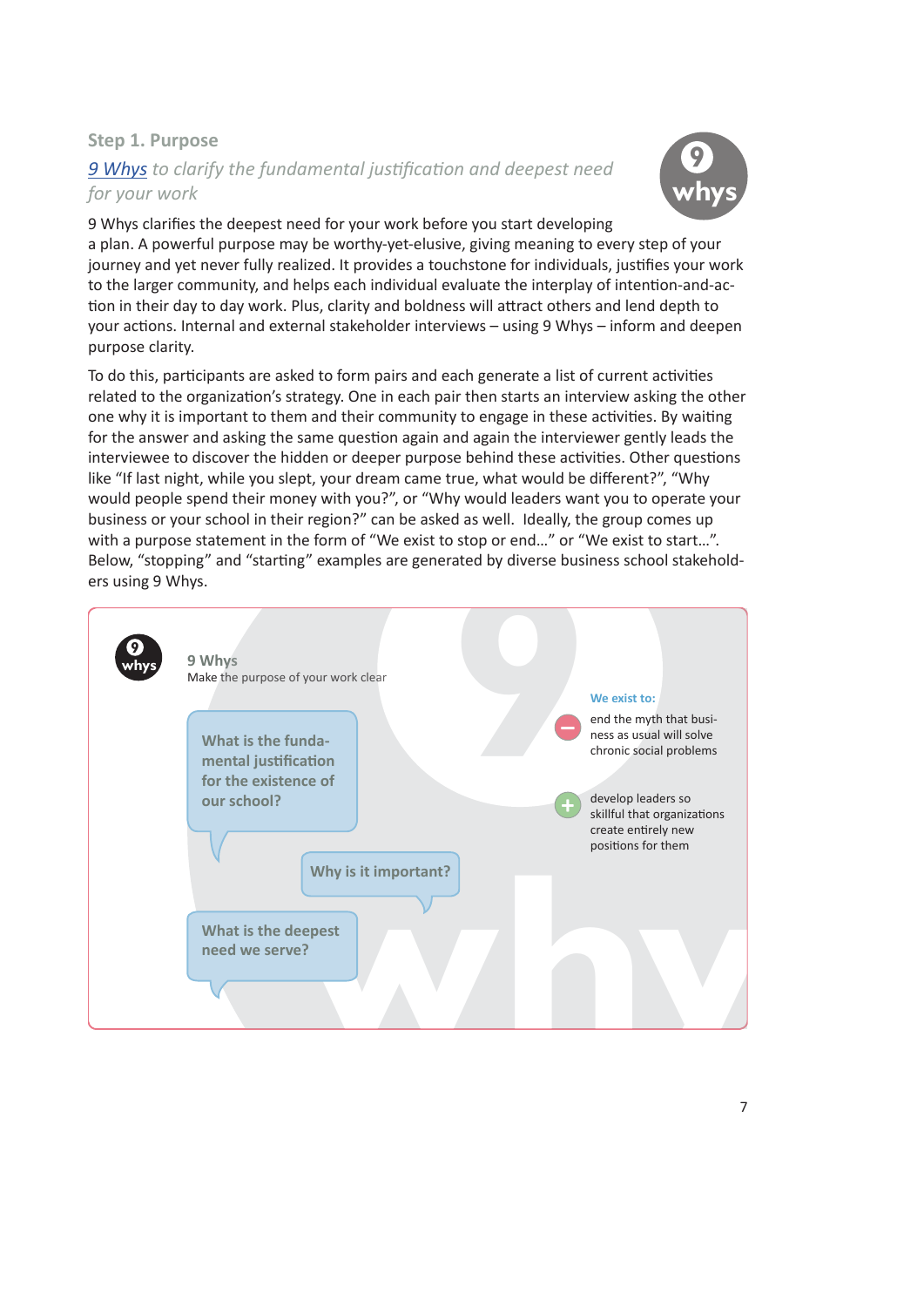#### **The Central Clarifying Role of Purpose**

Traditionally, a strategy shows the way to achieve a (long-term) goal. This is usually what is being presented to "the doers". The underlying reasons of why this goal is desirable remain fuzzy. Further, the reasons may not be clear to the people who develop the strategy. When you ask a senior leader you generally get vague answers like, "The company needs money to stay in business," or "We need to keep our shareholders happy!" That's not a purpose.

We define purpose as the fundamental reason for a group or an activity to exist. It gives meaning to every step along the way. The reason frequently identifies a deep human or social need. It shapes a group's identity and informs individual actions. It guides discernment of what is "in" and what is "out". A purpose is the difference between letting someone know what to do and letting them know why to do something.

#### **Examples of well-crafted purpose statements include:**

- we exist to reduce suffering from all diseases for which we have treatments
- we exist to replace unwitting practices that exclude, stifle, and over-control people
- we exist to create content that educates, informs, and inspires
- we exist to give everyone the power to create and share ideas and information instantly, without barriers

### **In the context of liberating strategy, a clear and compelling purpose is indispensable because:**

- It creates coherence in an unpredictable environment
- It never loses meaning even as the environment or market evolves
- It justifies your work to the larger community and users / customers
- It attracts more users, customers and employees to your work
- It builds understanding how each person's role and authority serve the purpose
- When purpose is articulated by individuals, teams, and units across an organization, it builds ownership and capacity for vigorous implementation

#### **The Difference Between Vision and Purpose**

A tool that is often used in an organizational context is the vision statement. It describes a desirable, often lofty future state related to the way the company is supposed to transform and find its place in the market. We have seen several examples of organizational leaders endangering the future of their company by keeping a tight grip on their vision and ignoring reality.

Vision and purpose are not the same. While a vision projects into the future, a purpose is always true and relevant now. There are three reasons why purpose is a valid replacement for vision:

- 1. You can rely on being surprised. Your vision of the future will be inaccurate and may increase organization fragility.
- 2. Visions of the future distort how you see the present AND can keep you from noticing something better than what you envisioned is possible.
- 3. Visions are often too static. In practice, they are regularly used to over-control in a way that excludes purposeful variation.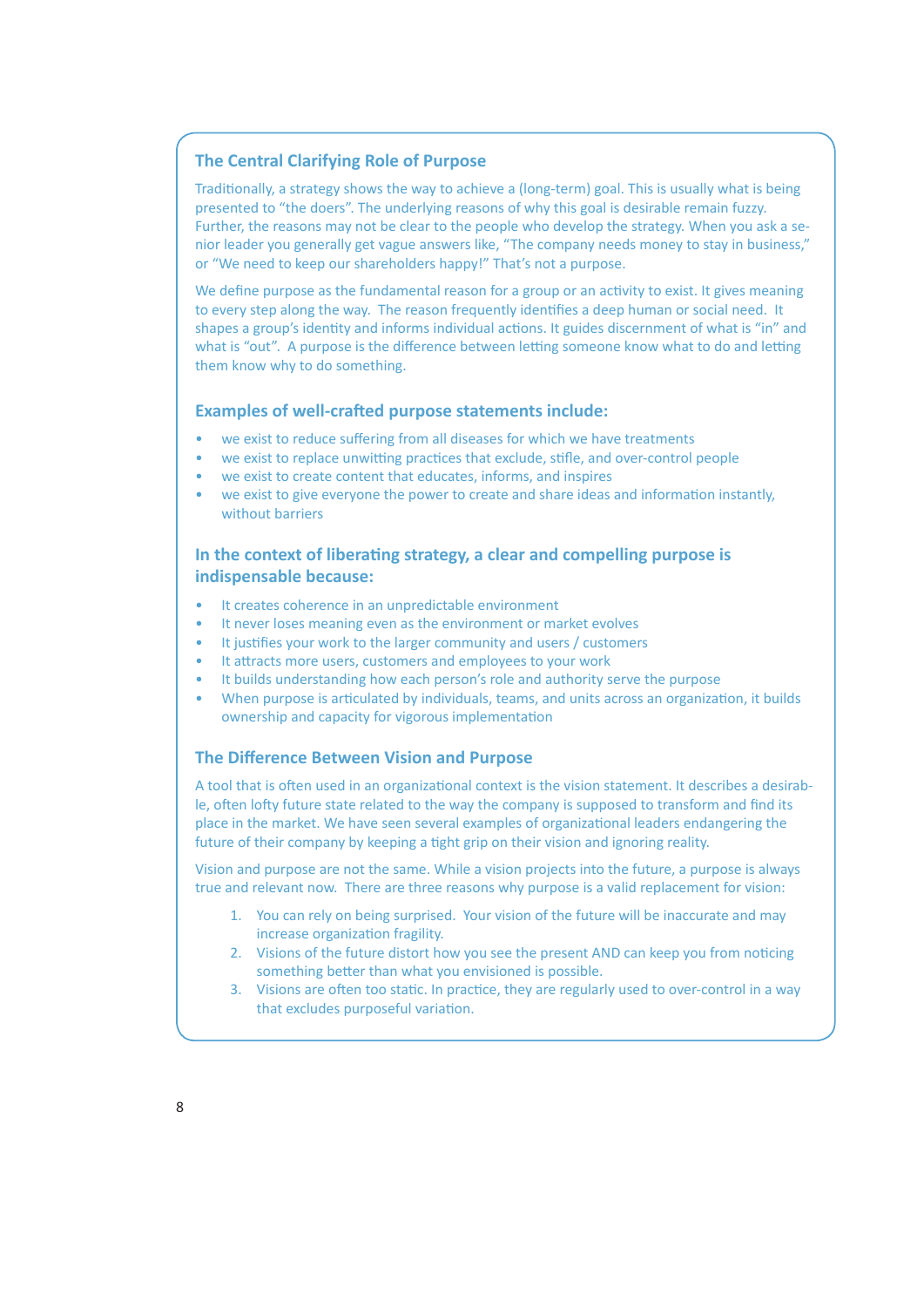#### **Step 2. Context**



*Critical Uncertainties to explore what is happening around us that demands creative change and to develop options for operating in a range of plausible yet unpredictable futures (not a singular or static prediction)* 

This Liberating Structure prepares a group for strategy making in complex markets and environments full of surprises. It does not produce a plan to be implemented as designed but rather builds creative adaptability: the capacity to actively shape the system and be prepared to respond to surprise. This means being better able to see different futures unfolding, better prepared to act in a distributed fashion, and more ready to absorb disruptions resiliently. CU emphasizes possibilities and believing before you see.



An appreciation of plausible futures is achieved by identifying the factors that are both critical and uncertain for the organization. The example above represents two critically uncertain elements facing business school institutions: 1. affordability of education or the amount of debt a person is willing to bear; and, 2. and the number of agile, often non-traditional, competitors in the same market for students. A grid is created with the two most critical and uncertain factors making up the x and y axes in a "more of" and "less of" fashion. This creates four quadrants. The participants split into four subgroups and create a name and a short description of market dynamics for each scenario. After sharing the results the groups come up with three strategies to operate successfully in this scenario. They share the results again and then identify robust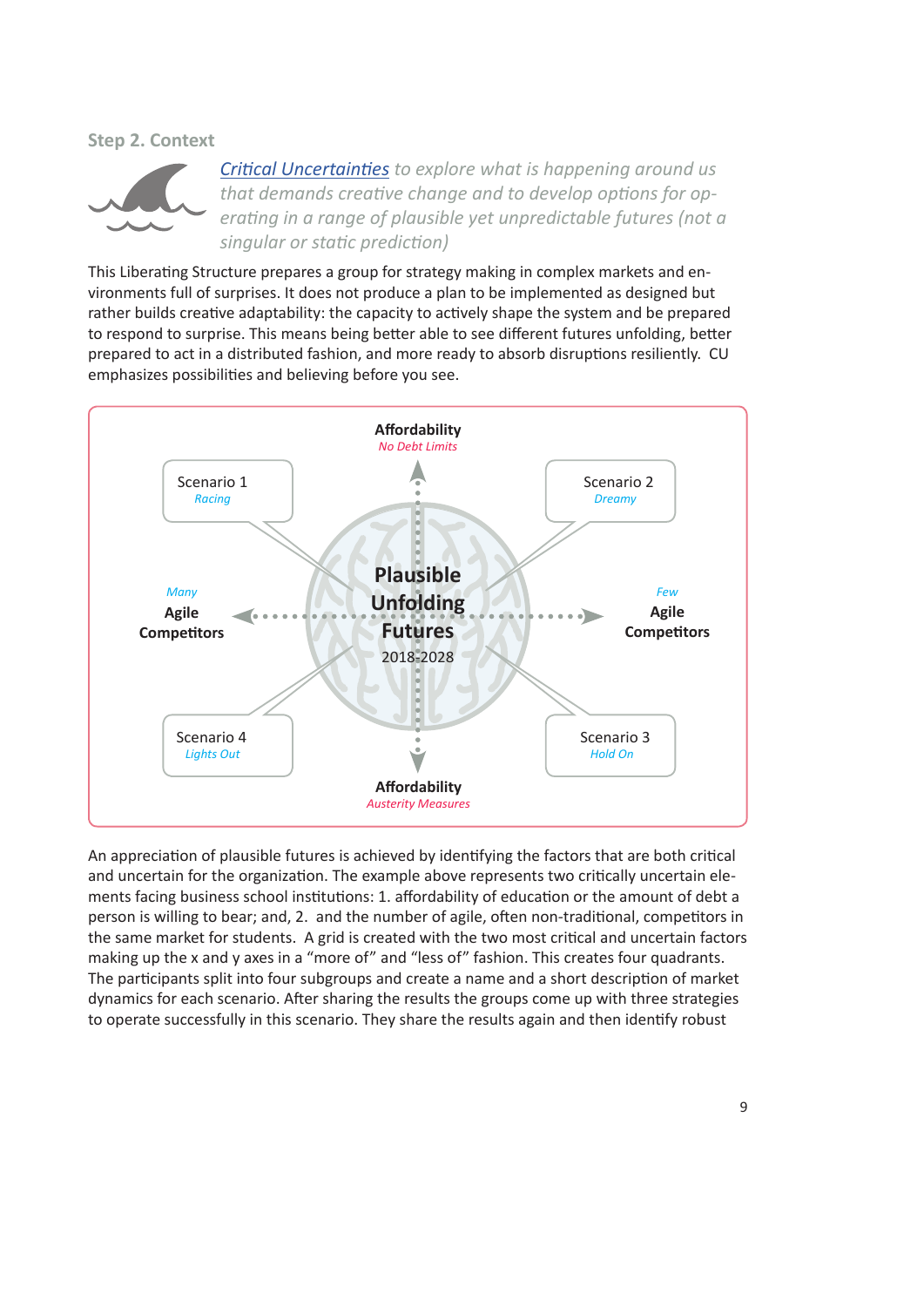and hedging strategies. Robust strategies work in more than one scenario. Hedging strategies only work in one but can help you adapt "just in case." The group then debriefs and decides what to do next.

#### **Step 3. Challenges**

# *Wicked Questions to face paradoxical challenges that we must confront to succeed*



Wicked Questions invite participants to identify the two most opposingyet-complementary realities that make progress challenging and elusive.

Then, you are invited to accept that a strategy which addresses both realities simultaneously and vigorously will help you succeed. Not an either-or but rather a more-of-both scheme.

For our business school, stakeholders wrestle with a dizzying array of managerial and pedagogic challenges. They ask themselves, "How is it that we are:

- training students to succeed in today's jobs while preparing them to shape a better future?
- respecting faculty autonomy while integrating operations across disciplines to improve student experience?
- promoting evidence-based practices while cultivating practice-based evidence making?
- graduating specialists while preparing them to work across disciplines and boundaries?"

Autonomy and integration. Train for today and shape the future. Specialize and generalize. Participants explore how can both challenges be valid and actionable at the same time!? Wicked Questions focus the mind, spark novel ideas among stakeholders, and guide evaluation of new options.

#### **Step 4. Baseline**



## *WINFY to honestly review where we are starting and to make commitments – across functions – to work out the knots*

What I Need from You (WINFY) surfaces essential needs across functions and makes it possible to accept or reject requests for support. It clarifies the current state of coordination and status of working agreements. Rather than pushing or

cajoling buy-in or engagement, WINFY builds trust as you go by including and unleashing every voice in sifting and sorting what is needed to succeed.

Three to seven functional clusters are asked to position themselves around the room. Using the Liberating Structure 1-2-4-All they make a list of their top needs from each of the other functions across the room. The clusters then reduce their list to the top two needs, write them down in the form of "What I need from you is…" and elect a spokesperson. All spokespersons gather in the middle of the room. One by one they state their needs to each of the other spokespersons. They take notes but don't reply at this point.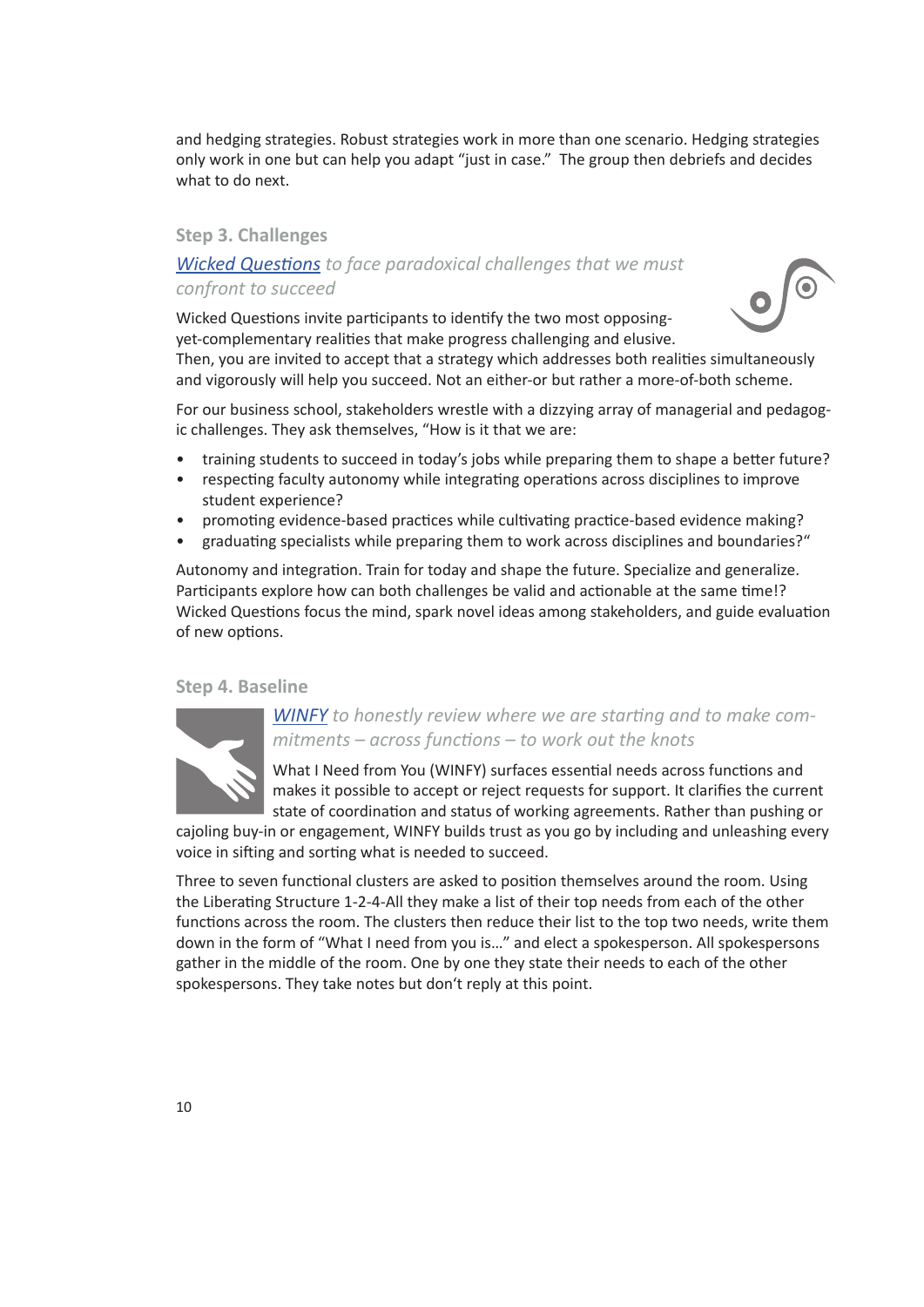

For the business school, WINFY focuses attention on redesigning the curriculum and improving the student experience from admission to graduation. These are worthy-yet-elusive challenges that require interdisciplinary collaboration and cross-functional coordination. Functional groups include students, staff, faculty, alumni, research, and the dean's office. The first round of WINFY reveals a baseline plus significant room for improved coordination and opportunities to build trust as requests are sifted and sorted.

Each spokesperson returns to their group and the group formulates answers to the requests only using "yes", "no", "huh?" or "whatever". The spokespersons gather in the middle again, repeats the requests that were made to them and their answers. Again, the group debriefs and decides what to do next (via 1-2-4-All or What 3X). Given the messy complexity of working cross functionally, WINFY establishes baseline commitments among participants to follow through while sharpening ongoing action and evaluation. It can be used productively before and after Ecocycle Planning (see below).

# **Step 5. Ambition**

*25/10 Crowdsourcing to generate ambitious and actionable plans by reflecting on our purpose and what is possible now* 



25/10 Crowdsourcing is used to rapidly generate and sift a groups most powerful ideas. Each participant is asked to come up with and write down

their boldest-yet-actionable idea for moving forward. In quick cycles the ideas are passed around and rated on a scale from one ("I would not want to spend any time on this idea.") to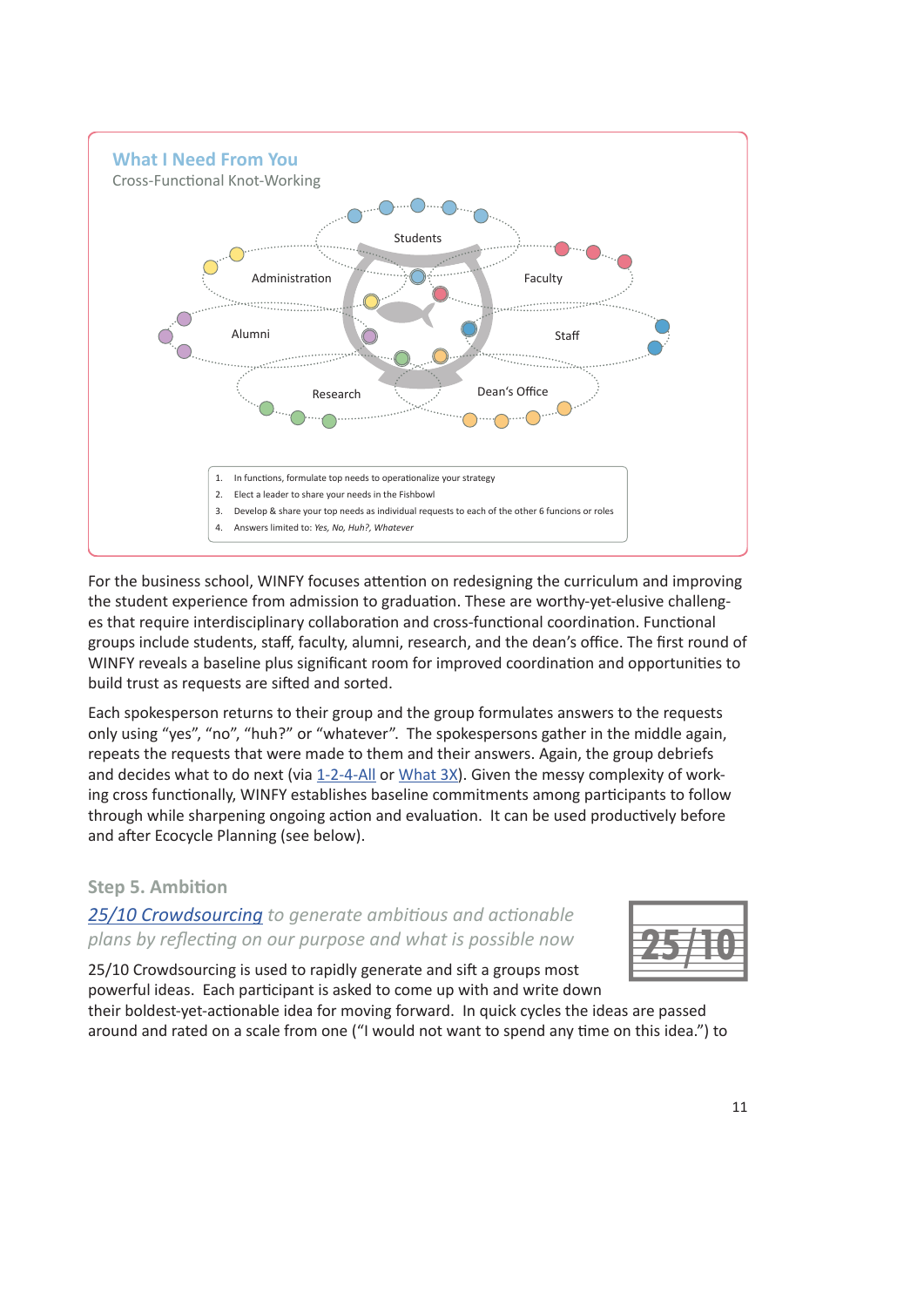five ("I'm in and will fully support this idea!"). The scores are summed up and the top 10 ideas ranked. In the business school example, bold ideas are linked to market dynamics revealed in Critical Uncertainties and the 9 Whys purpose. Ideas for shifts in internal operating structure (illustrated via Network Pattern Cards) and competitive market strategies are illustrated below.



The anonymity of scoring makes it possible for the group's most varied and powerful ideas to rise to the top, independent of who came up with them. Given the group's purpose and unique context, the participants debrief and decide what actions are possible now (via 1-2-4-All or What 3X).

#### **Step 6. Acting and Evaluating**

*Ecocycle Planning to review how we are acting our way forward toward the future, evaluating the full portfolio of our activities and relationships looking for opportunities and obstacles* 



Ecocycle connects each participant to current activities and relationships and invites them to react continuously, evaluating, and shaping next steps. Participants learn from failing forward and are invited to creatively destroy to make space for innovation.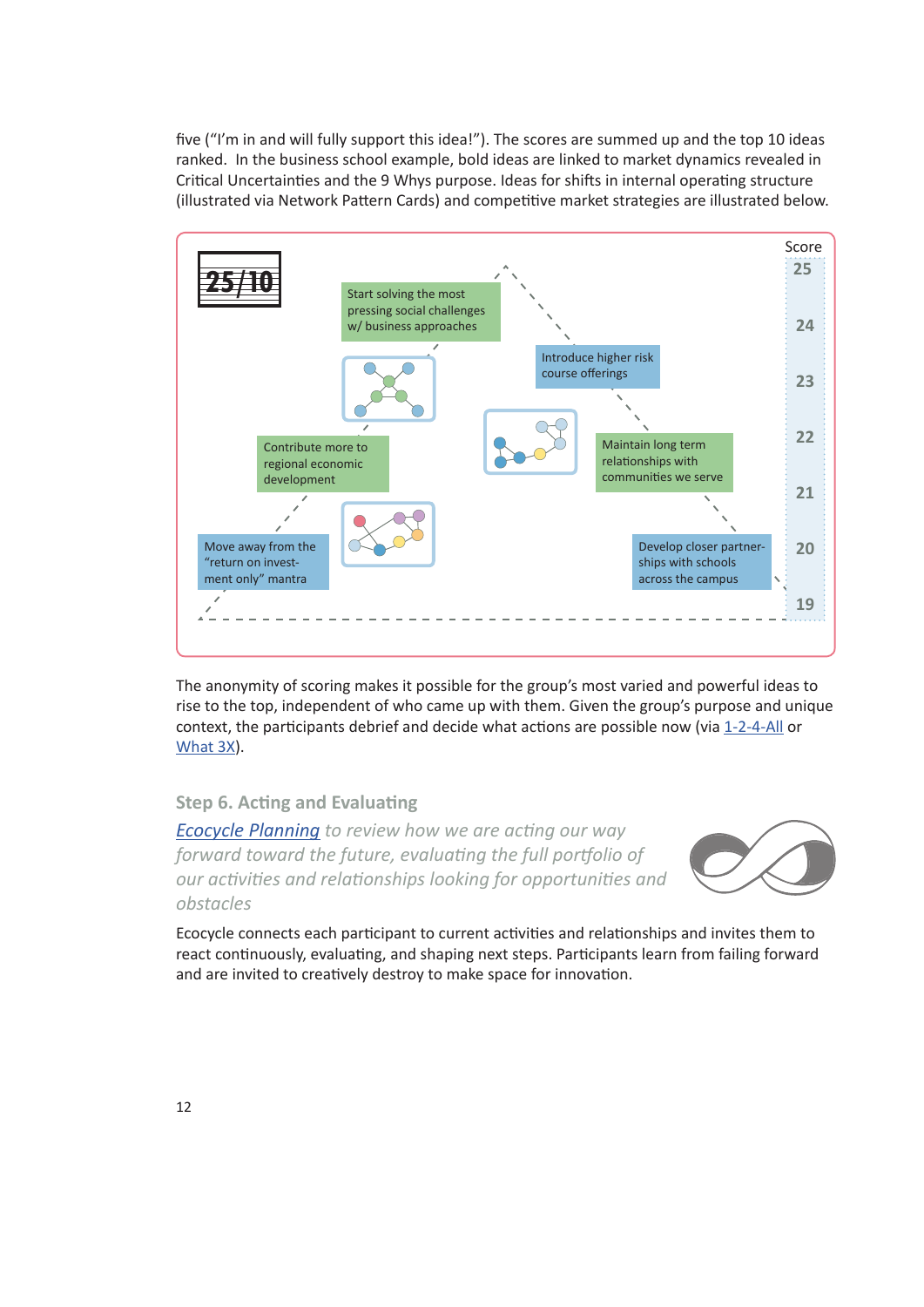

The participants are invited to map the organization's portfolio on an Ecocycle template, as in the example above. The graphic illustrates a set of top 10 strategic activities generated by school stakeholders. With 25/10 Crowdsourcing ambitions and WINFY cross-functional commitments in mind, each activity advances the school's purpose.

After there is consensus about the placement of each item, the group is invited to come up with action steps to stop activities stuck in the Rigidity Trap and start activities stuck in the Poverty Trap. Additionally, it draws attention to the portfolio as a whole. The contribution of each part can be evaluated by everyone simultaneously. Everyone can see the forest and the trees; the big picture and the tactical view simultaneously. Importantly, participants can mutually shape actions while evaluating past choices in rapid iterative cycles. A strategic narrative for the school and operational tactics for each activity has taken a definite shape.

# **Putting it all together**

We believe that with Strategy Knotworking it is finally possible to deliver on the promise of a Liberated Strategy. More people than ever can participate in the creation of a strategic narrative through the use of Liberating Structures. Answering the Knotworking questions takes all the participants seamlessly from purpose over ambition to action. It becomes surprisingly easy to not just talk about lofty aspirations but immediately take steps towards making them a reality across an entire organization. While doing so this new approach keeps the ambiguous nature of complex challenges intact, without oversimplifying or prematurely killing valuable options.

By regularly inspecting the current situation and looking out into multiple futures we avoid betting the farm on a single outcome. At the same time this method is specific enough so that the group doesn't get lost in a multitude of perspectives. Liberating Structures reveal a wide array of adjacent possibilities in the immediate future that grow as they are explored. Rearranging and combining ideas that are possible now generates immediate movement. Each exploration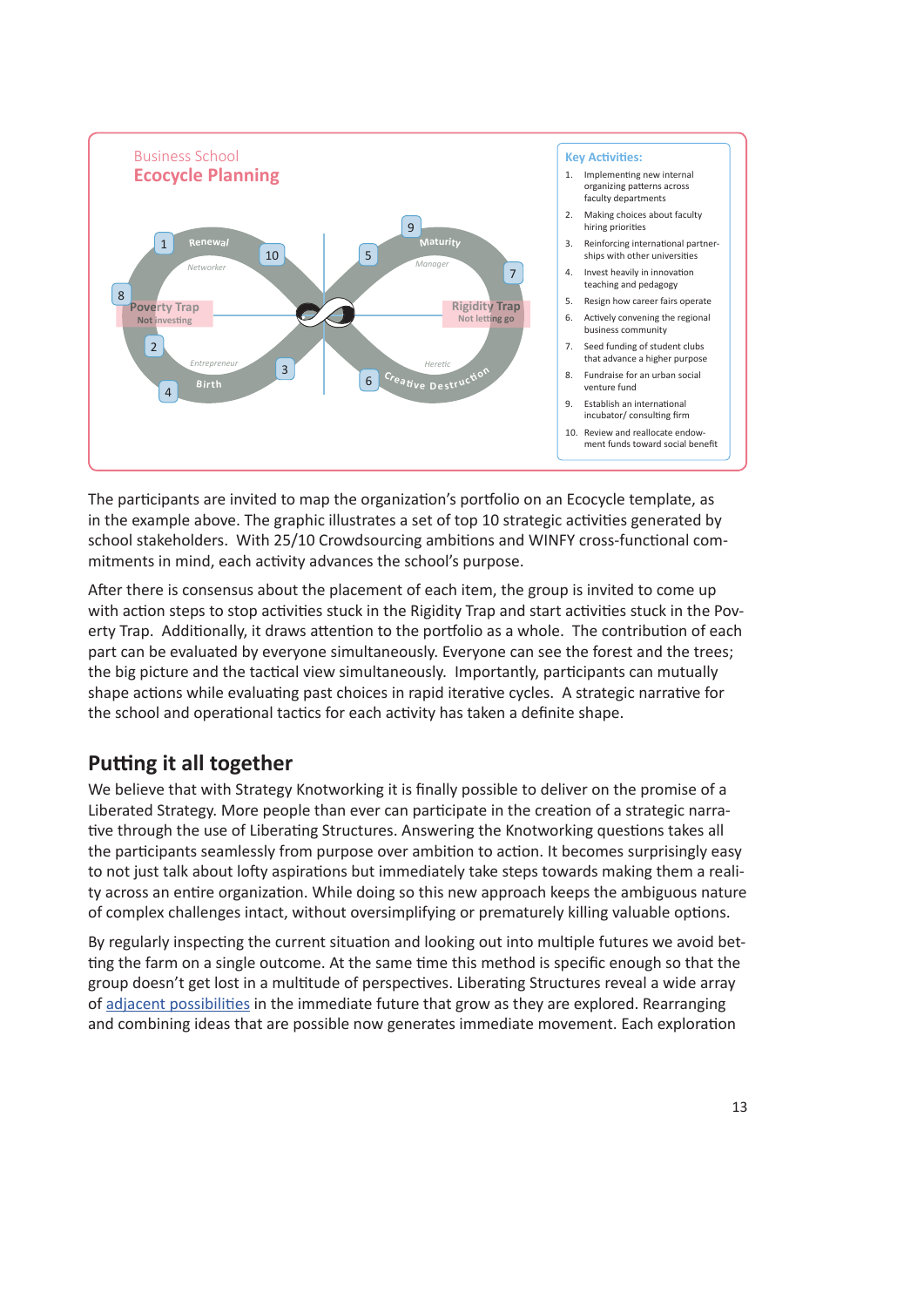opens a neighboring door… and another adjacent door. Most combinations fail but they reveal the next possibility. And, a few succeed spectacularly.

Artifacts are created that can be used and inspected continuously in day-to-day interaction without having to wait for the next retreat. Thus, the strategic focus easily becomes part of everyday action and evaluation.

All you have to do is get started.

## **Implications and Next Steps**

*History says, Don't hope / On this side of the grave. But then, once in a lifetime / The longed-for tidal wave / Of justice can rise up, And hope and history rhyme. Seamus Heaney*

The path toward liberating strategy often begins with one or two people intent on finding a more effective approach. Going all in is not always possible or practical. We recommend that you start simply by conducting action research with people who play diverse roles in your organization. With a personal touch, interview individuals with the Strategy Knotworking questions. It could be one question at a time or all together in brief 15- to 30-minute sessions. You can conduct the interviews yourself or invite pairs of your colleagues to interview each other. For example, the string of questions could include: What is the deepest need we serve? What do you think justifies our work to others? What do you see happening around us that demands innovation? What tough paradoxical challenge are we avoiding but must face down? Really, where are we starting? If your dream came true last night, what do you hope and believe is possible? What are we exploring right now that reveals new possibilities? Simply posing these questions and comparing answers may spark interest in taking a deeper dive with Liberating Structures.

To sharpen the first answers and bring strategy-making into the fabric of routine work, more experience across the organization is required. The inclusive trust-building LS approach makes it possible and relatively easy to spread this way of working to more people. We recommend using one or a handful of the LS described above into your next strategy retreat or meeting.

Building on momentum with your colleagues, three Liberating Structures are well suited for periodic use to spread participation in strategy-making. These include Critical Uncertainties, Ecocycle Planning, and WINFY. In monthly or quarterly sessions, strategy-making is acted out via updating the diverse experience of participants. Every bit of customer knowledge, market opportunity, and user experience comes into play as sharper answers to the six key questions – about purpose, context, baseline, challenge, ambition, action & evaluation – come into focus. The explorations launched and patterns experienced with Strategy Knotworking set the stage for strategy-making as part of everybody's work every day.

We are not suggesting this will be easy. However, we recommend that you try it. Liberated strategy-making is a radically different orientation to the future, strategy, and leadership. For leaders, it invites you to responsibly let go of control. To be in charge but not in control. This will take imagination to believe before you see.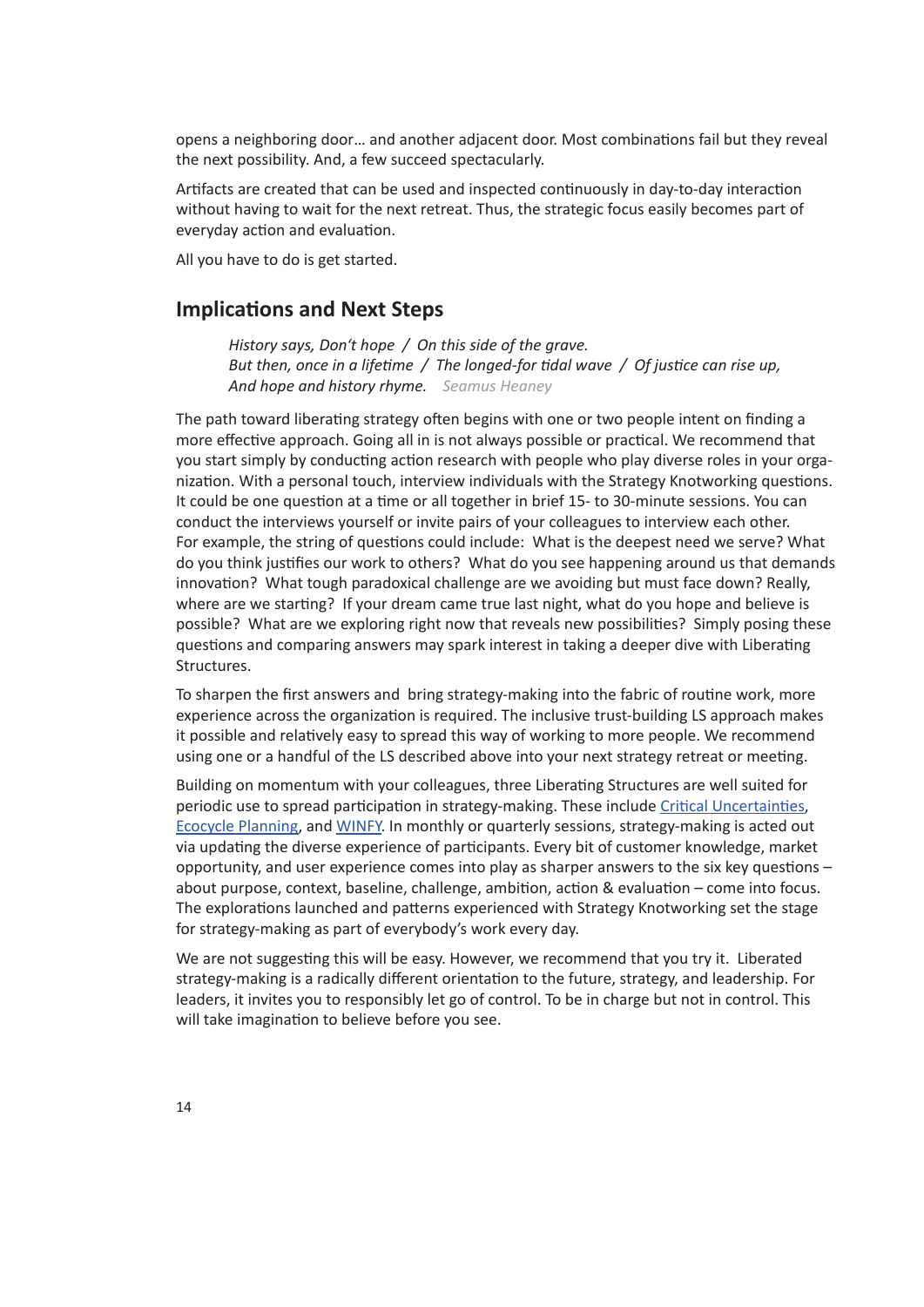You are inviting every person in an organization to notice threads in the present that if tugged might unravel a more attractive future. You are inviting every person to notice how hints of a more ideal future are present now – just not widely distributed yet. Rather than imposing a monolithic plan to be implemented or defaulting to no plan, you build momentum, imagination, and confidence in noticing subtle and incremental signals. This increases capacity to actively shape next steps and pounce on opportunities.

# **What We Hope and Believe Is Possible**

At the heart of all of this lies a much bigger change. The creation of an alternative to conventional approaches to strategy-making doesn't only touch the use of methods. It starts with the very definition of the word strategy. The fundamental understanding of what that word actually means has to change.

An approach like Strategy Knotworking transcends the conventional definition of strategy as a plan of action designed to achieve a long-term or overall aim. [Source: Google Search] Our own working definition of the term addresses directly the complexity of responding creatively in dynamic markets.

#### **Strategy is a collective activity / designed to make progress continuously / on a worthy yet elusive purpose / by focusing on and sharpening the interplay of actions & intention.**

For strategists of all stripes, we are inviting you to: accept that surprise is inevitable rather than the consequence of faulty forecasting (be kind to yourself!); move from a small circle of the usual suspects forming strategy to including every voice in shaping the future; and, trust you are shaping the future responsibly without knowing precisely what will unfold.

Our message is don't be cynical about strategy-making. Now it is possible and productive to let go of predicting the future with precision, following trends mindlessly, and seesawing between over-controlling and under-controlling. It is now possible to include every person in seeing the world as it is, to creatively adapt to what is really going on, and to shape a brighter future. It is now possible to unleash every voice to question, explore, and make strategy together.

To be prepared against surprise is to be trained. To rely on surprise is to be educated… and liberated.

 $-$  FND  $-$